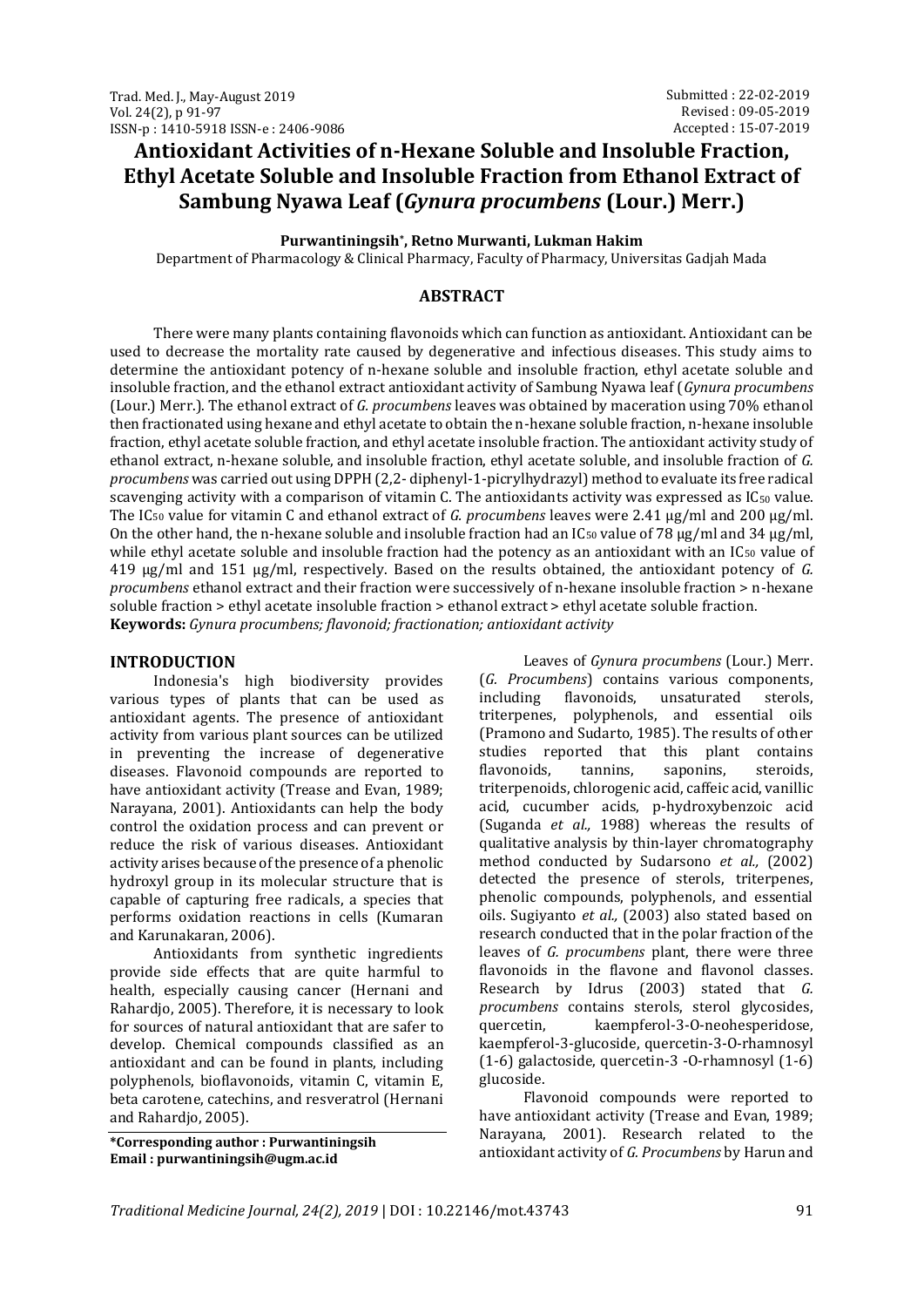Syahri (2002) who reported that the water extract of *G. procumbens* leaves was reported to have an antioxidant and hepatoprotective effect. The results of Widyaningsih's research (2010) showed that ethanol extract of *G. procumbens* leaves had the ability to capture free radicals at all treatment concentrations of 120-480 µg/ml and obtained an Effective Concentration-50% value (EC-50) for a sample of 379.21 µg/ml while the standard (rutin), the IC-50 value was 2-10 µg/ml.

The presence of flavonoid compounds in the flavone and flavonol form in *G. procumbens* leaves allows for antioxidant effects *from G. procumbens*. This study was done to examine the antioxidant effect of ethanol extract, n-hexane soluble and insoluble fraction, ethyl acetate soluble and insoluble fraction of *G. procumbens* and determined the IC-50 with the comparison of Vitamin C using DPPH (2,2- diphenyl-1 picrylhydrazyl) method. N-hexane soluble fraction, n-hexane insoluble fraction, ethyl acetate soluble fraction, and ethyl acetate insoluble fraction obtained from fractionation of ethanol extract of *G. procumbens*. The ethanol extract was obtained by maceration using 70% ethanol and continued with fractionation using n-hexane, ethyl acetate, and water. The results of this study were expected to provide scientific data on the antioxidant activity of n-hexane soluble and insoluble fraction, ethyl acetate soluble and insoluble fraction from the ethanol extract of *G. procumbens* leaves and contribute to the development of the natural product as an antioxidant.

#### **METHODOLOGY Materials**

The main ingredient used in this study was *Gynura procumbens* (Lour.) Merr., obtained from B2P2TO2T (Center for Research and Development of Traditional Medicine and Medicinal Plants), Tawangmangu, Central Java. The sample was collected and determined at B2P2TO2T in September 2017.

Extraction and fractionation materials: ethanol, methanol, aquadest, ethyl acetate, and nhexane were purchased from Sigma (St. Louis, MO, USA). Other chemicals include standard vitamin C purchased from Sigma (St. Louis, MO, USA). Sodium hydrogen carbonate was purchased from BDH Supplies Laboratory, UK, while potassium acetate, aluminum chloride, Folin Ciocalteu-reagent and 2,2-diphenyl-1-picrylhydrazyl (DPPH) were purchased from Sigma (St. Louis, MO, USA).

### **Preparation of n-Hexane Soluble and Insoluble Fraction, Ethyl Acetate Soluble and Insoluble Fraction from The Ethanol Extract of** *G. procumbens* **Leaves**

The dried sample was obtained by washing the fresh leaves with running water and was then dried in an open space without being exposed to direct sunlight. The drying process was continued in an oven with a maximum temperature of  $70^{\circ}$ C. After drying, the dried sample was blended, sieved using a flour sieve with a size of B40 to get a homogeneous powder size. Powder of *G. procumbens* leaves was put into glassware. A total of 300 g powder was soaked with 1 L solvent (70% ethanol p.a.) for one day while stirring occasionally, and the extract was then separated from the insoluble part by filtering using filter paper. The extraction was repeated for 7 times using 500 mL solvent of each. All macerate was collected, and the extract was evaporated by rotary evaporator. The condition for evaporator was adjusted at 90 rpm, the vacuum pressure of 0.4-0.5 kPa, while the temperature was set at 60  $^{\circ}$ C. Evaporation was done until the extract weight was constant or all of 70% ethanol was not present so that a concentrated extract of *G. procumbens* was obtained. Organoleptic extracts were observed, and the yield was calculated using equation 1.

The ethanol extract was then fractionated with n-hexane and ethyl acetate. Ethanol extract (13.5 g) was dissolved in 10 ml of distilled water and put in 5 tubes, 2 ml of n-hexane was added to each tube and was then vortexed and centrifuged (3500 rpm). Extraction using n-hexane was carried out for 2 times; the n-hexane soluble and insoluble fraction was separated and collected in a separate tube. The fraction was then evaporated in a water bath at a temperature of 50  $^{\circ}$ C and flowed with nitrogen gas. The ethyl acetate soluble and insoluble fraction was made with the same procedure but the n-hexane was replaced with ethyl acetate.

The Weight of ethanol extract (g)  
Yield  

$$
(\frac{1}{2})
$$
 × 100 **(Equation 1)**  
 $(\frac{1}{2})$ 

### **Determination of Antioxidant Activity Using DPPH Method**

The antioxidant activity of ethanol extracts and the four fractions also vitamin C standard were measured in terms of the ability to make DPPHradical stabilization. The antioxidant activity was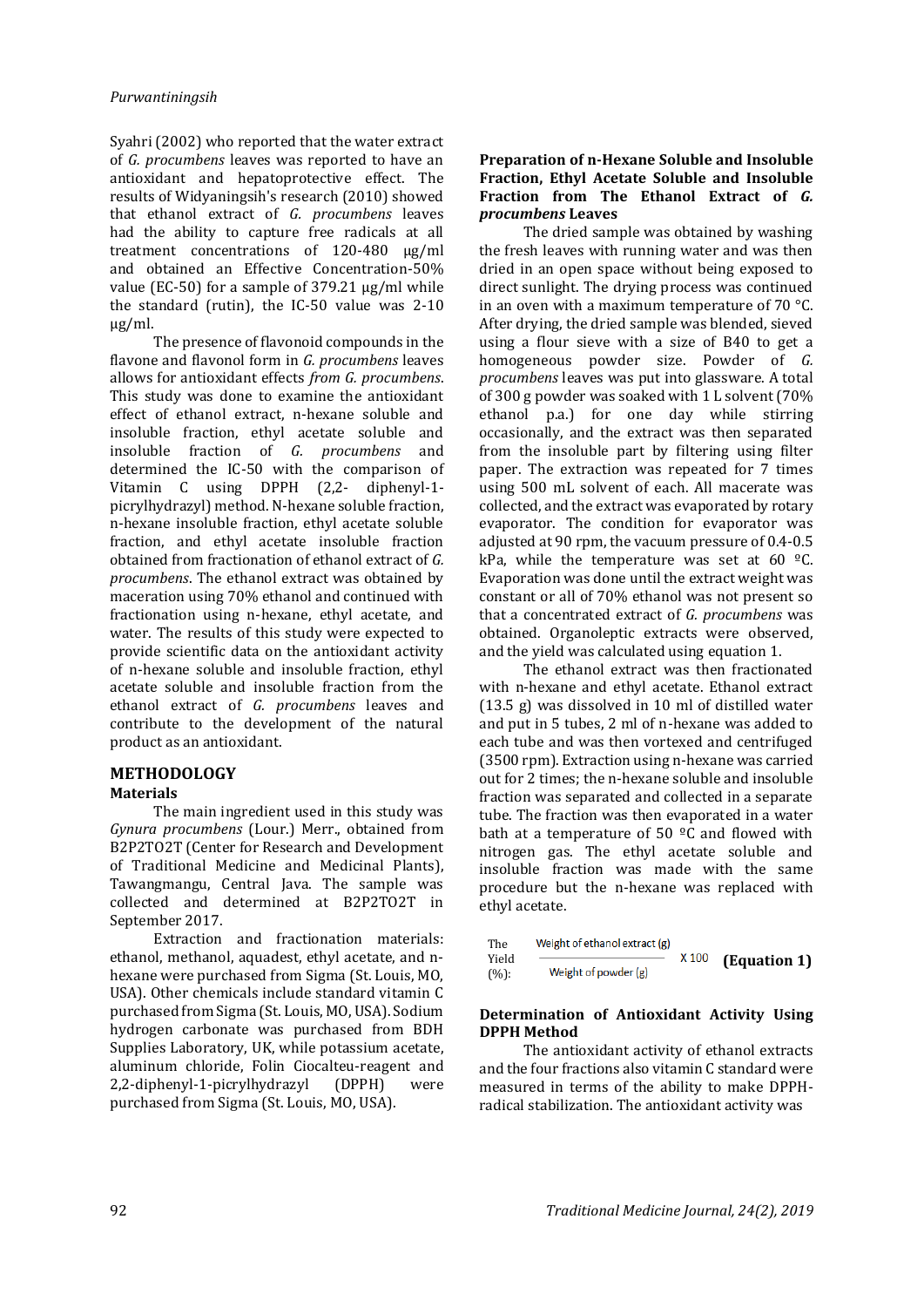

Figure 1. The relationship between concentrations of n-hexane soluble fraction and percentage of free radical capture using DPPH method.

Table I. The observation results of extracts organoleptic

| fivtro <i>et</i>                                           | shape | .'olor | Smell   | <b>Taste</b> |
|------------------------------------------------------------|-------|--------|---------|--------------|
| Ethanol<br>leaves<br>ocumbens<br>. extract<br>nroc<br>. OT | Thick | green  | Typical | Bitter       |

performed using a method that has been published by Kumaran and Karunakaran (2006) with modifications. Ethanol extracts and all four fractions were dissolved in methanol solvent and diluted at concentrations ranging from 0.04-0.5 mg/ml. DPPH solution (100 µL; 0.23 mM) was filled in 96 microplate wells and then added a sample or standard solution (100  $\mu$ L). After 30 minutes incubation at 37ºC, absorbance was measured at a wavelength of 517 nm using a microplate reader. In control well contains 100 µL of DPPH solution and 100  $\mu$ L of methanol as blank. Antioxidant activity the ethanol extract and all of four fractions also Vitamin C standard was determined according to the equation 2:

Antioxidant activity  $(\% ) = [1 - (As / Ac)] \times 100$ (**Equation 2**)

Where As was the absorbance of the test sample and Ac was the absorbance of the positive control. All data in this study are expressed as mean± SD (n  $= 3$ ).

#### **Data Analysis**

The IC-50 value was calculated from the linear regression equation of the relationship between the percentage of free radical capture versus the concentration of the ethanol extract of *G. procumbens* or its fraction and was then compared the potency.

#### **RESULTS AND DISCUSSION**

Maceration was carried out according to the reference from the Ministry of Health of The Republic of Indonesia in 2000. The results of the concentrated extract obtained were 63.95 g. The yield of the *G. procumbens* ethanol extract was 21.06%, this was the ratio of the extract weight produced with the initial weight of the dried sample (303.67 g). Organoleptic examination of extracts was carried out by observing using ordinary eyes, including the shape, color, smell, and taste (Table I). The concentrated extract was then fractionated to produce the soluble and insoluble n-hexane fraction, also the soluble and insoluble ethyl acetate fraction. The four fractions and the ethanol extract were then tested for antioxidant activity using DPPH method.

#### **DPPH Activity Test**

DPPH activity test was carried out on nhexane soluble and insoluble fraction, ethyl acetate soluble and insoluble fraction, and ethanol extracts of *G. procumbens* also vitamin C standard. DPPH method was selected as a test method for antioxidant activity because it was easy, fast, simple, sensitive, and needed a little sample. DPPH activity test used the IC-50 value as a parameter to determine the concentration of antioxidant compounds that can inhibit 50% oxidation. The smaller of the IC-50 value, it means that the extract or compound has the higher of antioxidant activity.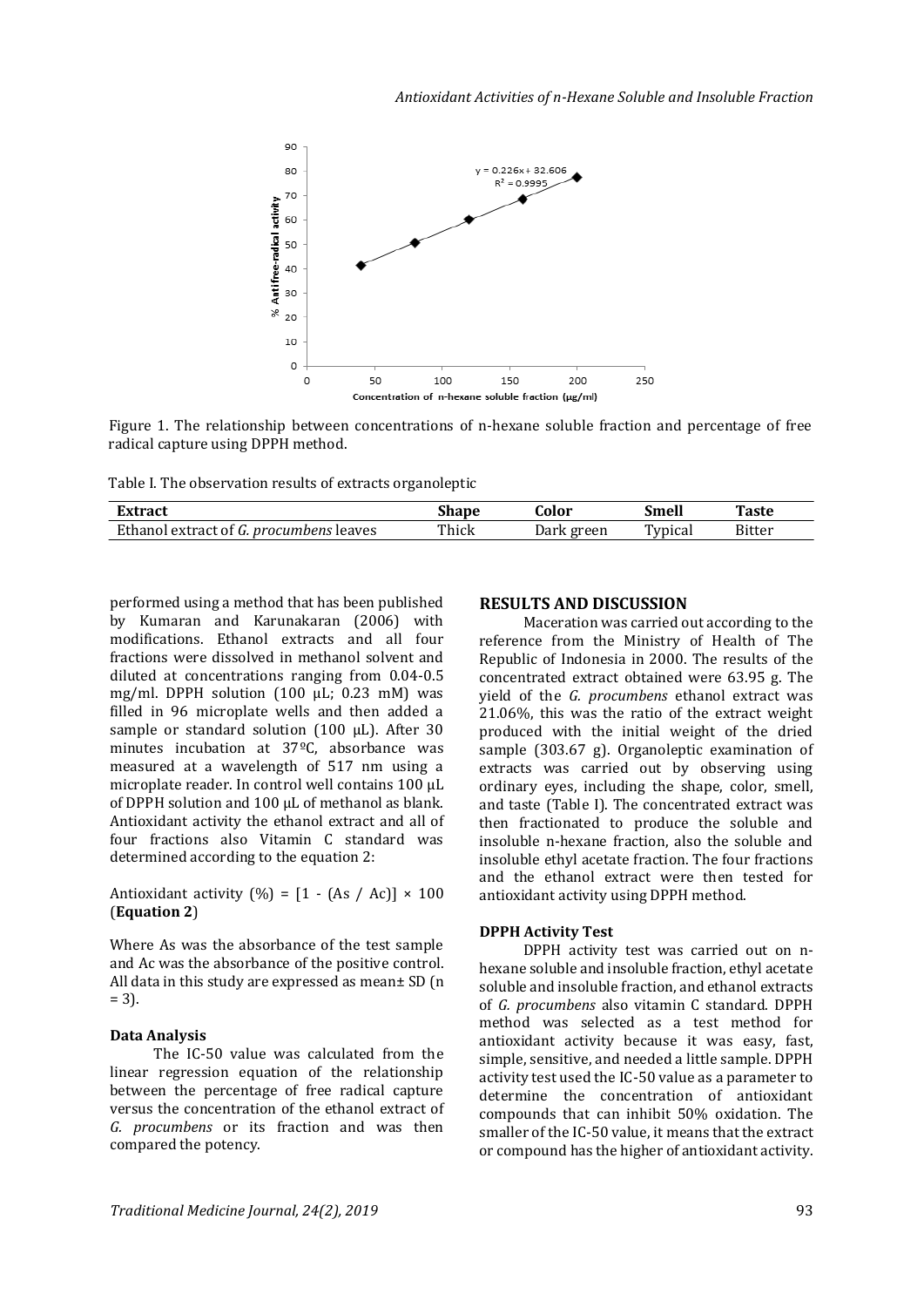

Figure 2. The relationship between concentrations of n-hexane insoluble fraction with a percentage of free radical capture using DPPH method.



Figure 3. The relationship between concentrations of ethyl acetate soluble fraction with a percentage of free radical capture using DPPH method

Vitamin C has antioxidant activity with an IC-50 value of 2.41 µg/ml (data are not shown). The DPPH activity test results of the n-hexane soluble and insoluble fraction are shown in Figure. 1 and 2, for the ethyl acetate soluble and insoluble fraction, are shown in Figure. 3 and 4, while for the ethanol extract in Figure. 5. The results showed that the fraction had an inhibition potency of free radicals and the IC-50 values obtained was 78 ug/ml for nhexane soluble fraction and 34 µg/ml for n-hexane insoluble fraction. The IC-50 values of ethyl acetate soluble and insoluble fractions were 419 µg/ml and 151 µg/ml, respectively. On the other hand ethanol extracts had an IC-50 of 200 µg/ml and the IC-50 data values were summarized in (Table II). Based on these results, the antioxidant potency of the five fractions was the n-hexane insoluble fraction > n-hexane soluble fraction > ethyl acetate insoluble fraction > ethanol extract > ethyl acetate soluble fraction. The n-hexane insoluble fraction turned out to have the potential as the most prominent antioxidant among the five extract test. Antioxidant activity was often associated with the flavonoid content, unfortunately, there was no determination of the extract flavonoids content so that it cannot be correlated.

Based on the level of antioxidant intensity, the n-hexane insoluble fraction had the very strong potency with IC-50  $<$  50  $\mu$ g/ml, while n-hexane soluble fraction was strong with IC-50 < 50-100 µg/ml. The antioxidant potency of ethyl acetate insoluble fraction was medium with IC-50 in the range of 100-250 µg/ml, while the ethanol extract and ethyl acetate soluble fraction were weak with IC-50 values > 200 µg/ml. Study of antioxidant potency using DPPH method has been carried out to determine the potential of various plants which are estimated to have flavonoid content and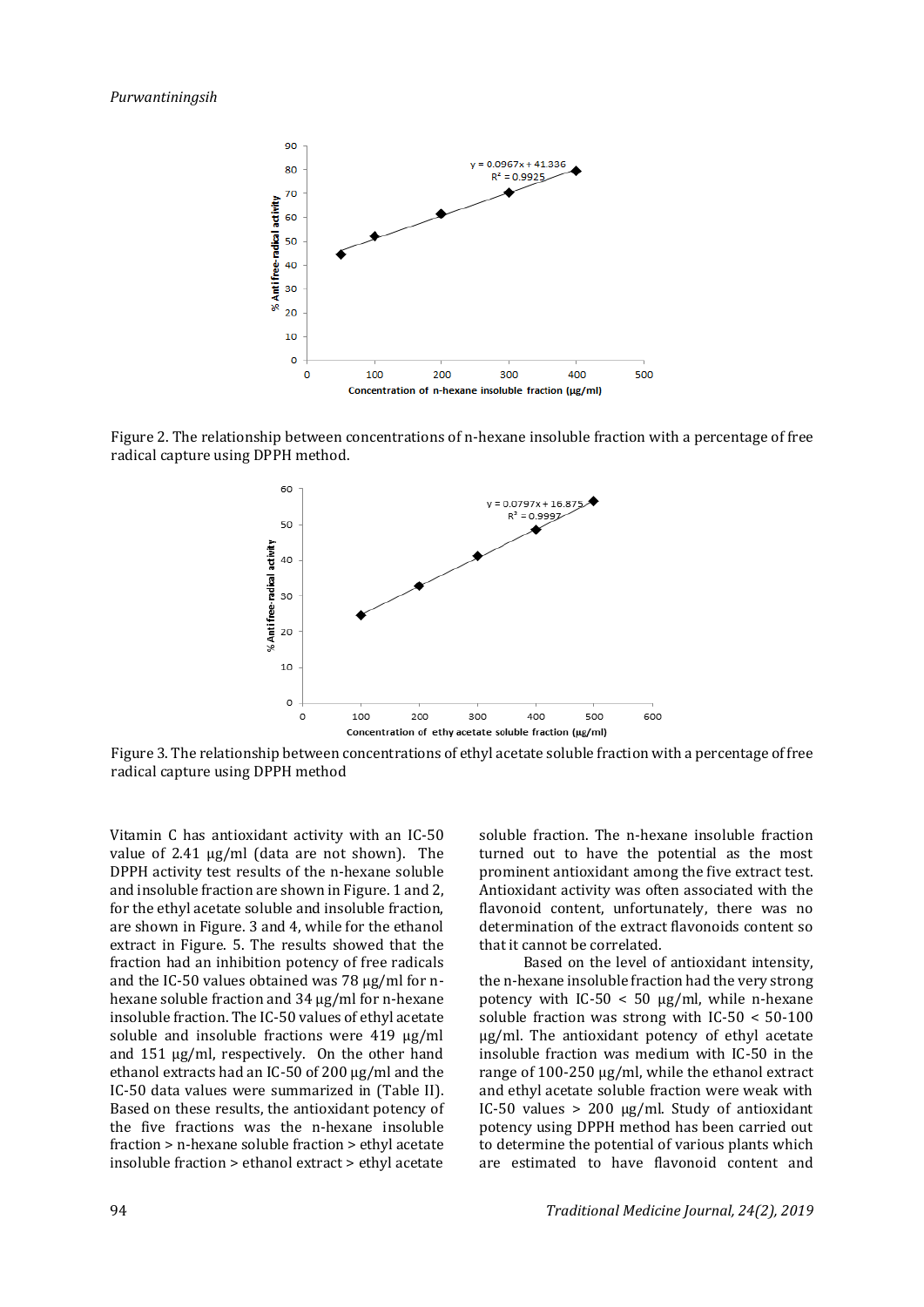

Figure 4. The relationship between concentrations of ethyl acetate insoluble fraction with a percentage of free radical capture using DPPH method.



Figure 5. The relationship between concentrations of *G. procumbens* ethanol extract and the percentage of free radical capture using DPPH method.

Table II. The IC-50 values of *G. procumbens* ethanol extract fraction, the test results using the DPPH method.

| No | <b>Type of Faction</b>           | IC-50 Score $(\mu g/ml)$ |
|----|----------------------------------|--------------------------|
|    | Standard (Vitamin C)             | 2,41                     |
|    | G. procumbens ethanol extract    | 200                      |
|    | n-Hexane insoluble fraction      | 34                       |
| 4  | n-Hexane soluble fraction        | 78                       |
| 5  | Ethyl acetate insoluble fraction | 151                      |
| b  | Ethyl acetate soluble fraction   | 419                      |

predicted to have antioxidant effects. The ability of flavonoid compounds in capturing free radicals is related to the presence of phenolic hydroxyl groups in their structure that function as donors of hydrogen atoms in these radicals (Heim *et al.,*

2002). DPPH accepts electrons or hydrogen radicals to form the stable diamagnetic molecules. The interaction of antioxidants with DPPH either with hydrogen radical on DPPH or the electron transfer will neutralize the free radical character of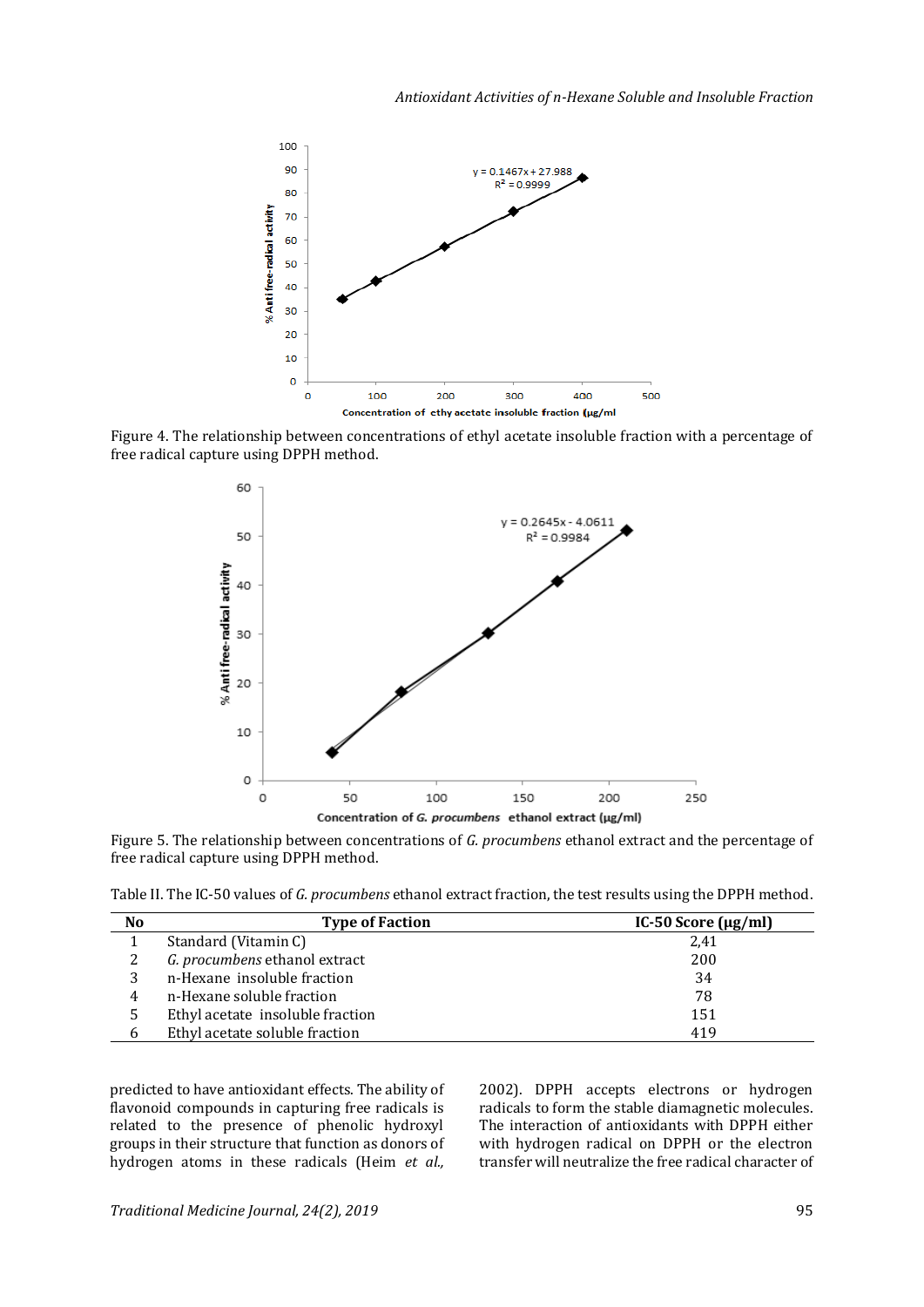DPPH (Sunarni, 2005). The difference in the ability of these antioxidants to DPPH free radicals is caused by the ability to transfer different hydrogen atoms (Nakiboglu *et al.,* 2007). In this study, it was known that n-hexane insoluble fraction had a higher antioxidant activity effect compared to ethyl acetate soluble fraction using vitamin C as a standard. This was consistent with the study by Teoh *et al.,* (2016) that the antioxidant potency of n-hexane was higher than ethyl acetate fraction with n-hexane IC-50 value was 2.44 mg/ml, and ethyl acetate IC-50 value was 4.16 mg/ml.

Sambung nyawa or *G. procumbens* leaves have long been used by the community to treat various diseases in several countries, including Indonesia, Malaysia, Vietnam, Thailand, and China. Some are consumed raw or cooked. In Indonesia, for example, this plant has been used traditionally to treat kidney disease, while in Vietnam, it is used to reduce fever. The use of *G. procumbens* in Thailand is quite extensive and is usually used for the treatment of rheumatism, inflammation and various infectious diseases caused by viruses (Rosidah *et al.,* 2008; Bodeker *et al*., 2009; Wiart, 2006; Kaewseejan *et al.,* 2015; Krishnan *et al.,* 2015).

Various studies had been conducted regarding its potential for the treatment of various degenerative diseases such as cardioprotective and antihypertensive activity, antihyperglycemic, anticancer, antimicrobial and antiinflammation activity and also as antioxidant (Hoe *et al.,* 2007; Abrika *et al.,* 2013; Algariri *et al.,* 2013; Nisa *et al.,* 2012; Rahman and Asad, 2013; Akowuah *et al.,* 2009).

*G. procumbens* in addition to having the ability to free radical capture also had the ability to reduce ferric ions which certainly illustrates its potential as an antioxidant (Akowuah *et al.,* 2009; Kaewseejan *et al.,* 2015). The antioxidant potency of *G. procumbens* was shown by the high inhibitory potency of the ethanol extract (the DPPH inhibition was 58%) when compared with several other plants tested (Maw *et al.,* 2011). *G procumbens* was also reported as a potential antioxidant by using various antioxidant test methods such as xanthine oxidase, trolox equivalent, and beta carotene linoleic acid assay (Rosidah *et al.,* 2008). *G. procumbens* also showed activity in inhibiting lipid peroxidation (Luerang *et al.,* 2010) and can reverse the process of increasing lipid peroxidation in plasma (Akowuah *et al.,* 2009). Other researchers (Krishnan *et al.,* 2015) revealed that the root extract of *G. procumbens* had the highest antioxidant activity when compared to other parts of the plant. Rosidah *et al.,* (2008) suggested the

potency of antioxidants *G. procumbens* may be supported by its phenolic content.

# **CONCLUSION**

N-hexane soluble and insoluble fraction, ethyl acetate soluble and insoluble fraction had the potential as antioxidants with IC-50 values of 78 µg/ml, 34 µg/ml, 419 µg/ml, and 151 µg/ml, respectively. While ethanol extract had an IC-50 value of 200 µg/ml. Based from these results the antioxidant potency of the five consecutive nhexane insoluble fraction > n-hexane soluble fraction > ethyl acetate insoluble fraction > ethanol extract > ethyl acetate soluble fraction.

## **ACKNOWLEDGMENTS**

The authors wish to acknowledge the Faculty of Pharmacy UGM for providing research funding to researchers through the grant program of the Faculty of Pharmacy's basic research support in 2017 with the contract number of UGM/FA/1675.a/M/05/01.

# **REFERENCES**

- Abrika, O.S.S., Yam, M.F., Asmawi, M.Z., Sadikun, A., Dieng, H., and Hussain, E.A. 2013. Effects of extracts and fractions of *Gynuraprocumbens*  on rat atrial contraction. *J. Acupunct . Meridian Stud.* 6: 199–207.
- Akowuah, G.A., Mariam, A., and Chin, J.H. 2009. The effect of extraction temperature on total phenols and antioxidant activity of *Gynura procumbens* leaf. *Pharmacogn. Mag.* 4: 81– 85.
- Algariri, K., Meng, K.Y., Atangwho, I.J., Asmawi, M.Z., Sadikun, A., Murugaiyah, V., *et al.,* 2013. Hypoglycemic and anti–hyperglycemic study of *Gynura procumbens* leaf extracts. *Asian Pac. J. Trop. Biomed.* 3: 358–366.
- Bodeker, G., Salleh, H and Shekar, S.C. 2009. *Health and Beauty from the Rainforest: Malaysian Traditions of Ramuan*. Kuala Lumpur: Editions Didier Millet Pty Ltd.
- Harun, N. and Syahri, W., 2002, Aktivitas Antioksidan Ekstrak Daun dewa (*Gynura procumbens* (Lour.) Merr. dalam Menghambat Sifat Hepatotoksik Halotan dengan Dosis Subanestesi pada Mencit, *Jurnal Sains dan Teknologi Farmasi*. 1(2): 63- 70.
- Hoe, S.-Z., Kamaruddin, M.Y., and Lam, S.-K. 2007. Inhibition of angiotensin- converting enzyme activity by a partially purified fraction of *Gynura procumbens* in spontaneously hypertensive rats. *Med. Princ. Pract.* 16: 203–208.